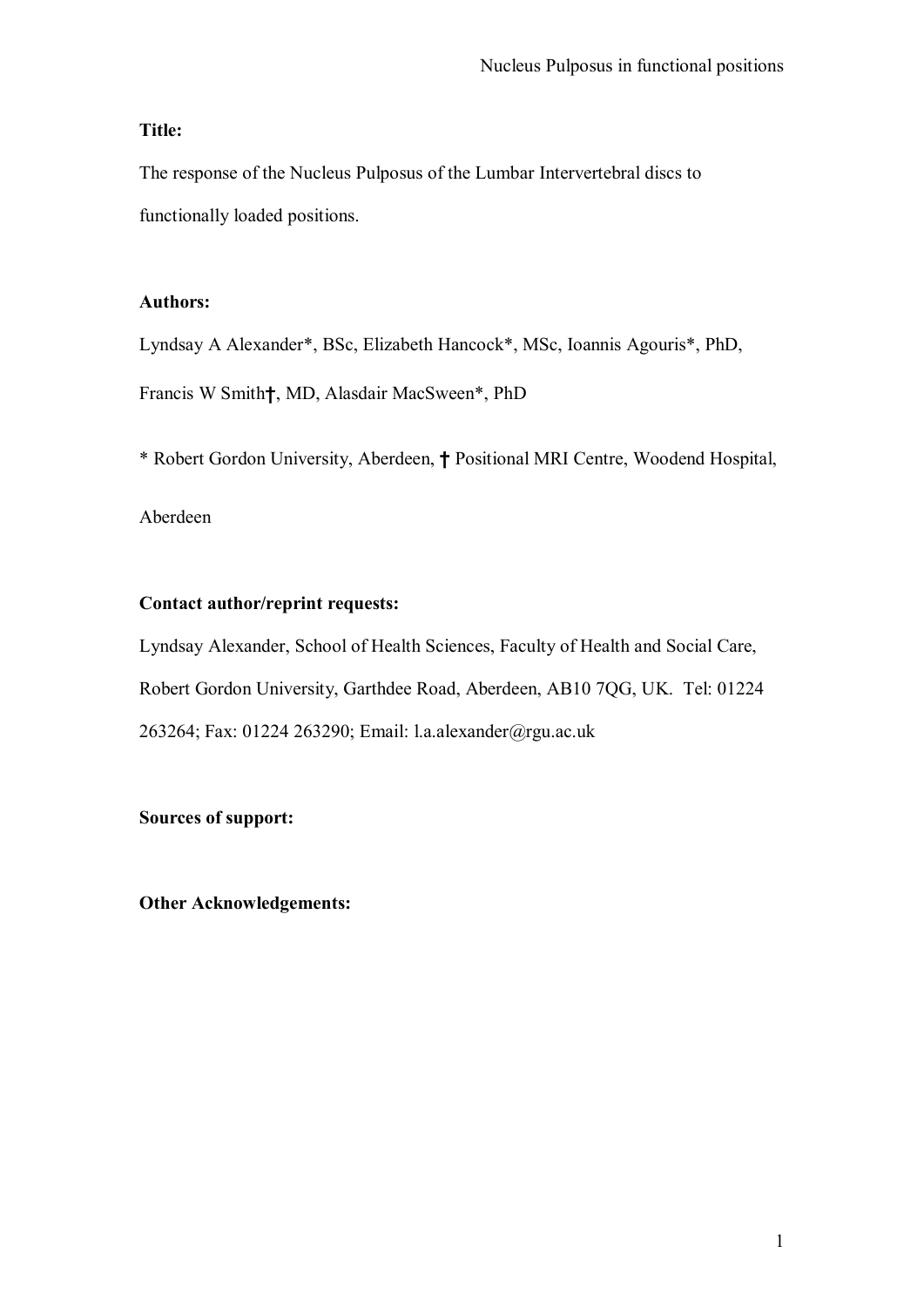### **Abstract**

**Study Design:** Asymptomatic volunteers underwent magnetic resonance imaging to investigate how functional positions affect lumbar intervertebral discs.

**Objective:** To quantify sagittal migration of the lumbar nucleus pulposus in six functional positions.

**Summary of background data:** Previous studies of the intervertebral disc response in the sagittal plane were limited to imaging of recumbent positions. Developments of positional magnetic resonance imaging permit investigation of functional weightbearing positions.

**Methods:** T2 weighted, sagittal scans of the L1/2 to L5/S1 discs were taken of eleven volunteers in Standing, Upright, Flexed and Extended sitting, Supine and Prone Extension. Sagittal migration of the nucleus pulposus was measured (mm) as distance from anterior disc boundary to peak pixel intensity. Lumbar lordosis in each position was measured using Cobb angle.

**Results:** 15 comparisons between positions showed significant positional effects. 14 at L4/5, L5/S1 the most mobile segments. Prone Extension and Supine lying induced significantly less posterior migration than sitting. Flexed and Upright sitting, significantly more than standing at L4/5, as did Flexed sitting compared to Extended. **Conclusion:** These results support for the first time the validity of several clinical assumptions about disc behavior in functional positions. The result support the assertion that sitting postures may increase risk of posterior derangement and Prone and Supine lying may be therapeutic.

## **Key Words**:

Positional MRI, nucleus pulposus, intervertebral disc, functional positions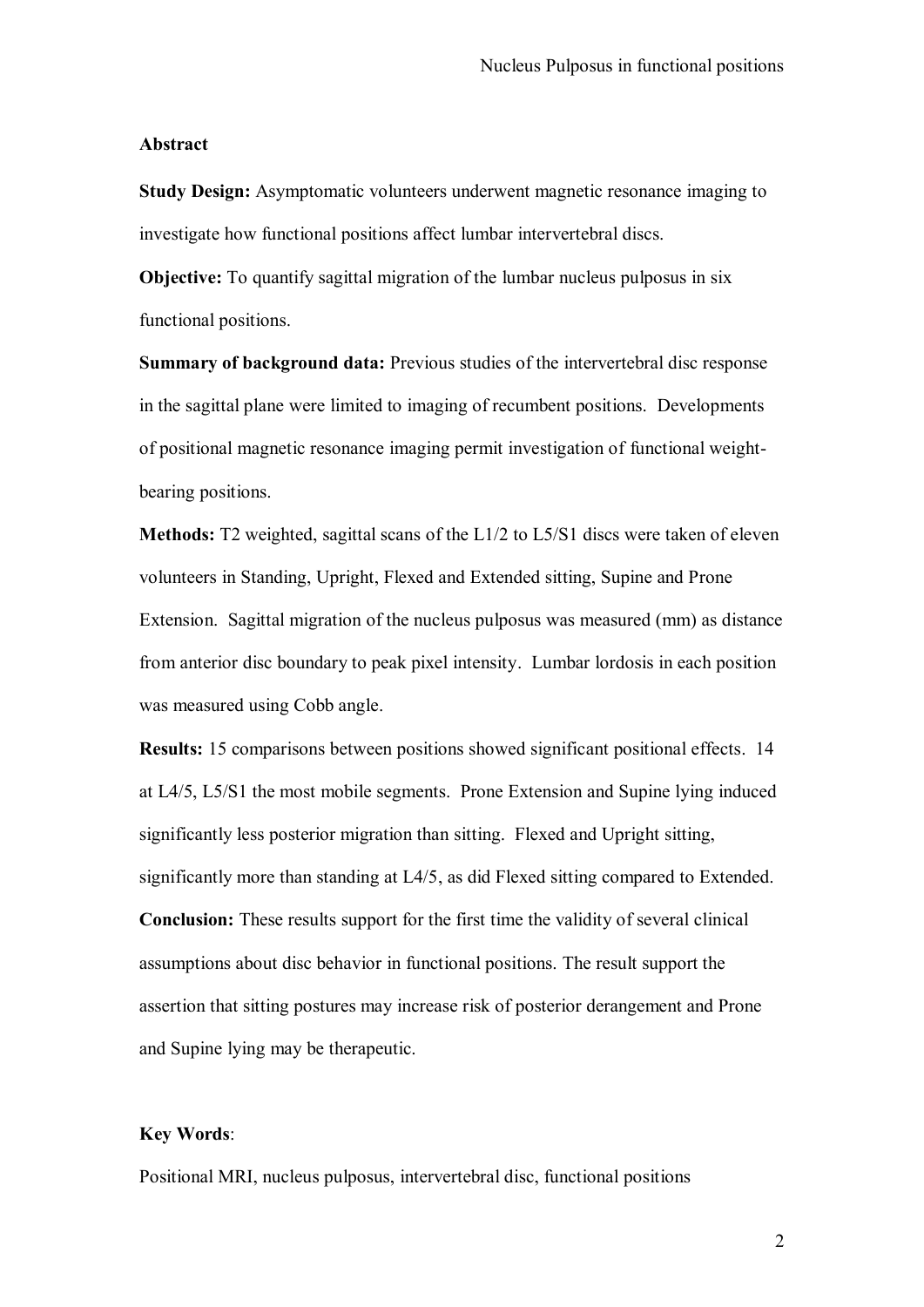# **Key Points**

- To our knowledge the first study of sagittal migration of nucleus pulposus in functional positions
- Use of positional MRI
- Support previous theories and models of disc behavior

Mini Abstract/Précis

# **3 sentences < 50 words**

Positional MRI of functional positions demonstrated significant effects at L4/5, L5/S1 in 14 of 15 significant comparisons. Prone and Supine lying less posterior migration than sitting; extended sitting less than flexed. This supports assumed disc behaviors sitting may increase risk of posterior derangement, Prone and Supine may be therapeutic.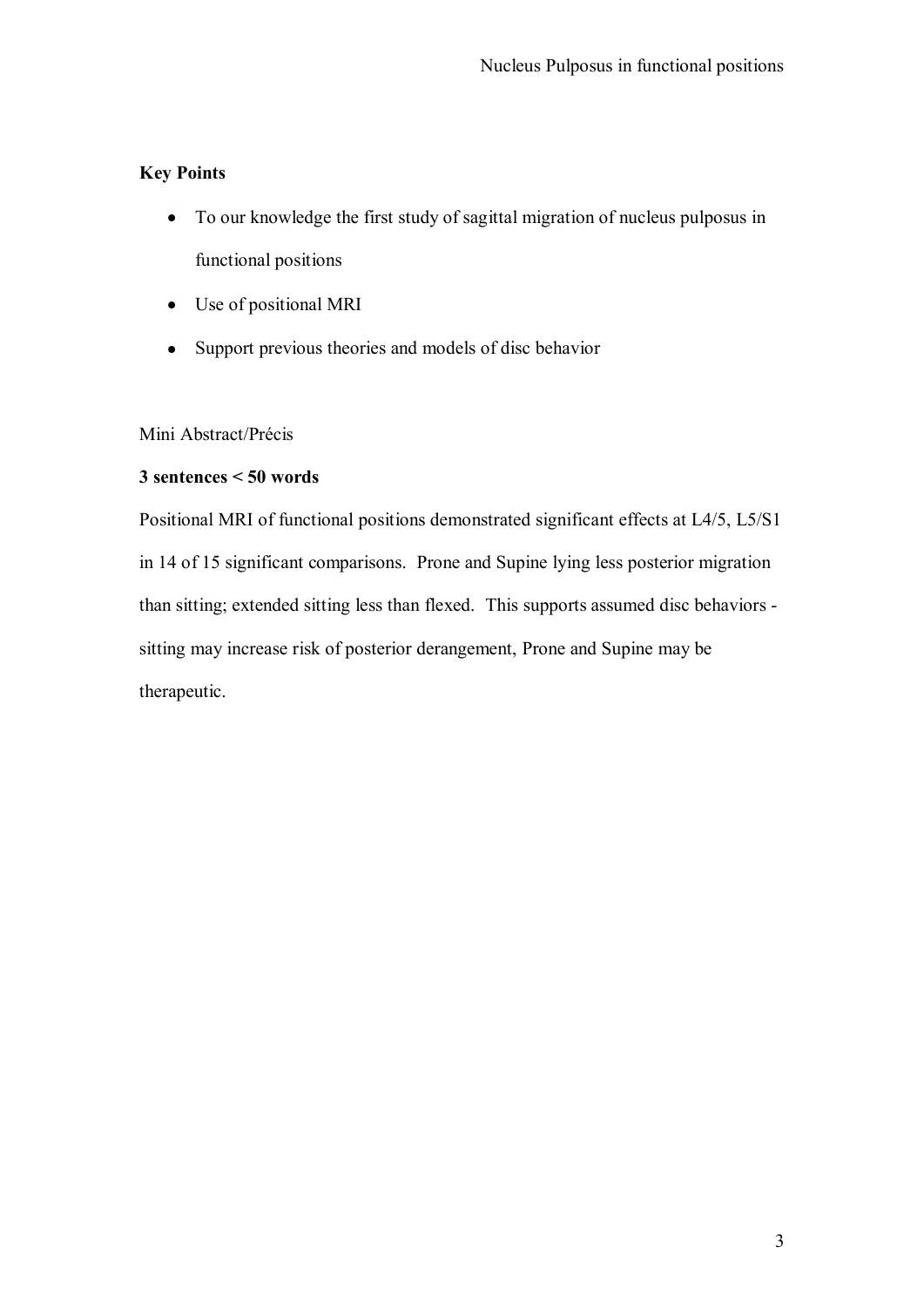### **Introduction**

Intervertebral disc (IVD) problems - principally excessive migration of the Nucleus Pulposus (N) and disruption of the Annulus Fibrosis (AF) - are generally accepted to be one of the main causes of non-specific back pain (Sehgal & Fortin 2000; Wetzel and Donalson, 2003; Biyani and Andersson, 2004; Hurri & Karppinen 2004). Around 40% of people suffering from low back pain are thought to be of discogenic origin (Schwarzer et al 1995; Hammer 2002). The apocryphal, "slipped disc" - disc bulging or ultimately prolapse leading to impingement - is a major cause of work absence in industrialised societies (Andersson, 1999). The assumption that (primarily) extension and flexion cause, predictable and repeatable, anterior and posterior (respectively), migrations of the N underlies popular conservative therapeutic interventions, such as the McKenzie regime (McKenzie 1989); where, exercises and postural corrections, designed to reduce such migrations and resultant impingement, are prescribed. The evidence base for such treatments is extremely limited, however, as there is no literature on the IVD"s response to everyday postures such as sitting, standing and bending. Magnetic Resonance Imaging (MRI), which allows visualisation of IVDs, has hitherto been restricted to imaging of cadavers (Krag, et al, 1987, Seroussi et al, 1989) or non-functional recumbent positions which remove the effects of both gravity and forces generated by functional muscle work due to scanner design (Edmondston et al, 2000; Fennell et al, 1996; Beattie et al, 1994; Brault et al, 1997). Moreover, the limited space permitted in the completely enclosed scanners used, due to magnet bore, has been noted to limit subject's movements (Fennell et al 1996).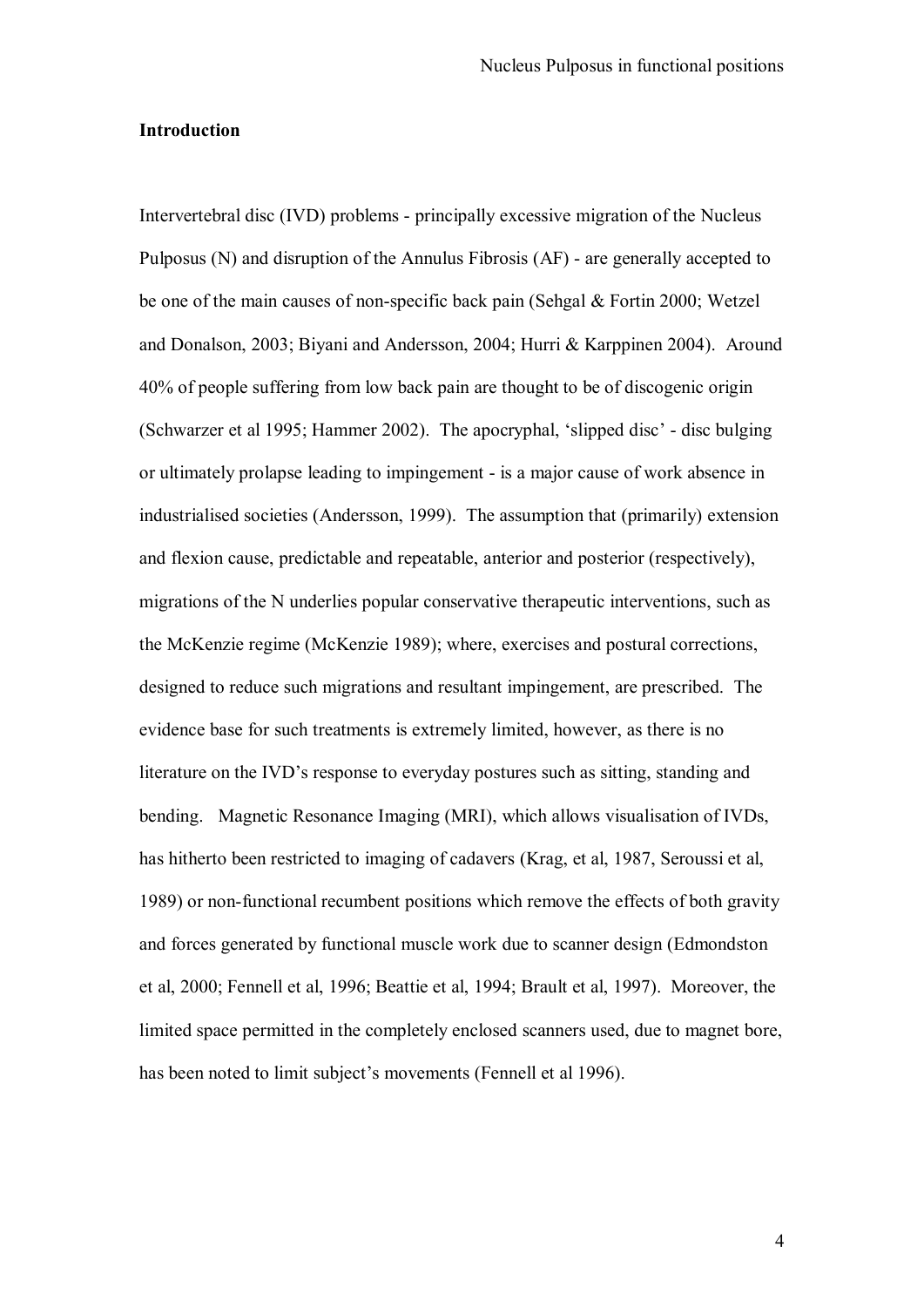Beattie et al (1994) examined supported supine flexion and extension - lying on a lumbar roll - in 20 normal female subjects. They reported the distance from the posterior boundary of the N, to the posterior boundary of the AF, decreased significantly in extension (compared to flexion) at L 3/4, 4/5 and L5/S1 levels. While there was also a reduction trend in the anterior distances, this was not significant; suggesting, perhaps, an anterior compression of the N, in extension, but no significant migration. Fennell et al (1996) examined neutral, extended and flexed side lying, in three normal subjects and found a similar pattern. Brault et al (1997) investigated the issue through measurement of, "peak pixel intensity", which occurs at the centre of the N representing the peak area of hydration within the disc. They reported significantly greater anterior migration, in extended compared to flexed, supported supine lying, at L1/2, 2/3 and 3/4 levels.Edmondston and colleagues (2000) used the same technique and positions, with ten asymptomatic volunteers - reporting a significant anterior migration at L1/2, 2/3 and L5/S1 in supported supine extension.

With the recent advent of Positional MRI (pMRI) scanners, for the first time, it is possible to view both upright/functional and recumbent positions; the great diagnostic advantage being imaging of the spine in the load bearing postures which trigger symptoms (Smith & Pope, 2003; Jinkins & Dworkin, 2002; Siddiqui et al 2005). Initial work by Jinkins & Dworkin (2002) has documented pMRI scanning of subjects with degenerative spinal conditions in normal, flexed and extended sitting and supine. They reported pronounced differences between loaded and unloaded positions and that pathology such as dysfunctional inter-segmental motion were revealed only under axial loading (Jinkins & Dworkin, 2002). The present study investigated the response of the Ns, of the lumbar IVDs of normal subjects in six different functional positions: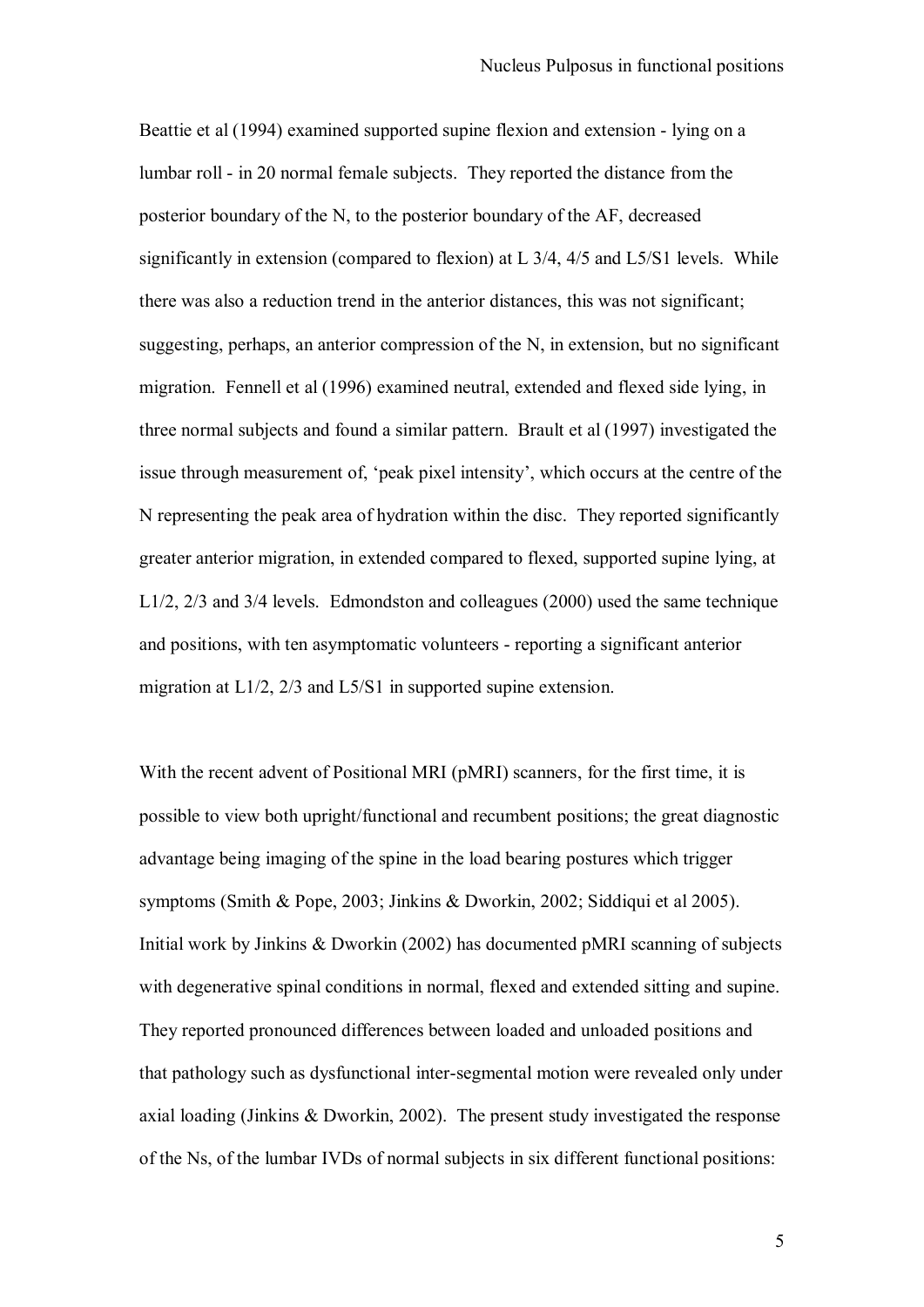standing; upright, flexed & extended sitting; supine and prone extension.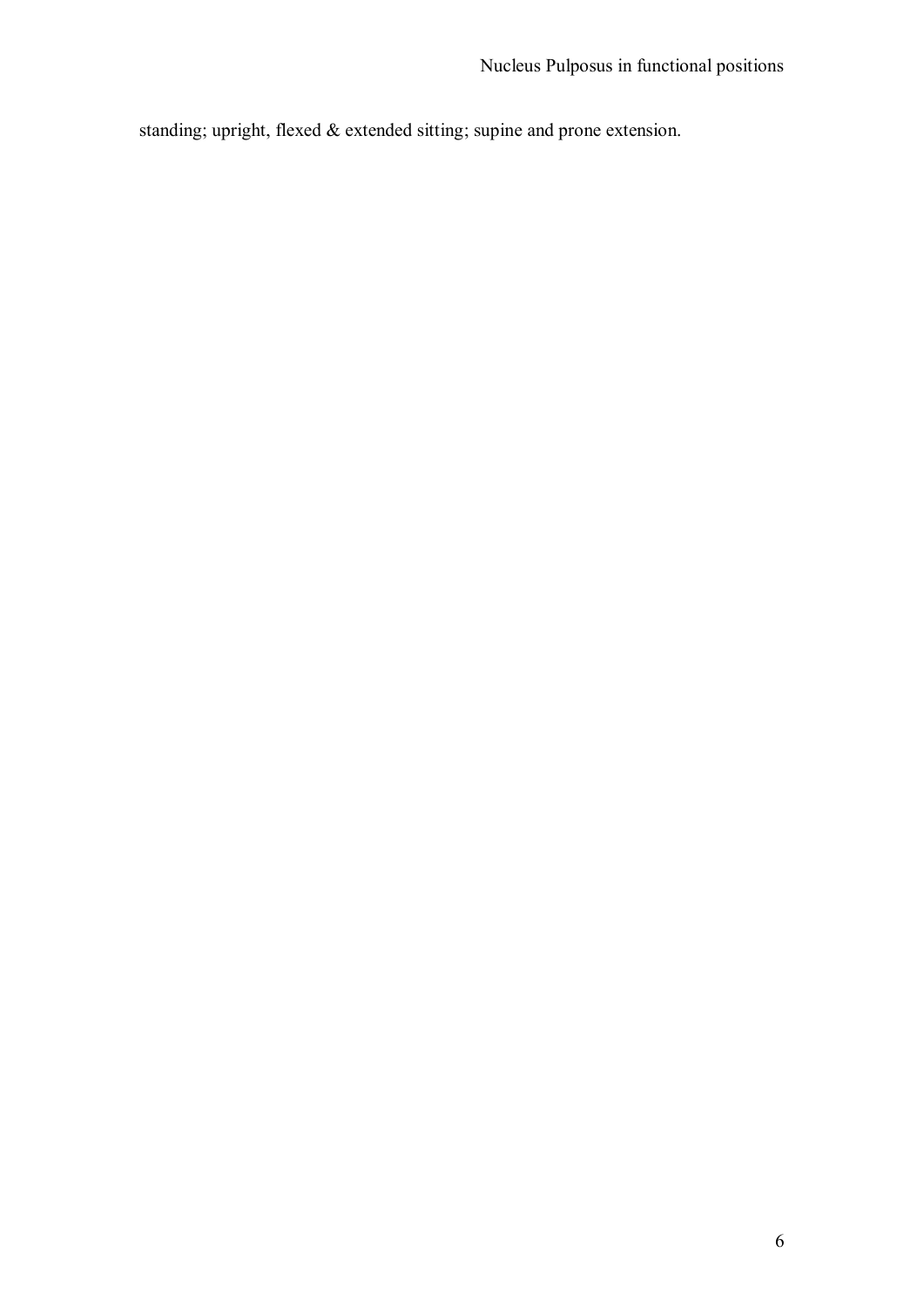### **Materials and Methods**

A convenience sample of 11 healthy volunteers (7 females, 4 males: mean age 36 years, standard deviation 9) was recruited by response to a general notice and word of mouth. Approval was obtained from both Grampian NHS and Robert Gordon University, ethics committees and all subjects gave informed written consent prior to their participation in this project. Subjects were included if they had no present back pain and no history of requiring treatment for back pain, no cognitive, mental or communication impairment preventing informed consent and aged between 18-60 years. Subjects were excluded from the study if they had any contraindications to a MRI procedure or shoulder/hip width greater than 45cm (width of pMRI).

A 0.6 Tesla, positional MRI (Fonar "Upright", Fonar Corp., Melville, NY) was employed to carry out the scans. This scanner can image in supine, erect (weight bearing) and seated positions in both neutral and other (e.g. flexed/extended) postures (Harvey et al 1998, Smith & Pope 2003). Sagittal (TR-3848, TE-120) weighted images through the five lumbar intervertebral discs were taken - field of view = 30cm, slice thickness = 4.5mm, slice interval = 5mm, acquisition matrix =  $180x256/3NEX$ , imaging time = 4-5 min per sequence. The same radiographer carried out each scan at the same time each day (to minimise diurnal effects, Bashir et al 2003), in the same order: standing, upright, flexed, extended sitting, supine and prone extension (see figure 1) – initial pilot work revealed that this sequence minimised subject discomfort. Extended sitting and prone extension were maintained using foam rolls and wedges. Subjects were required to maintain each position for approximately 10 minutes per scan.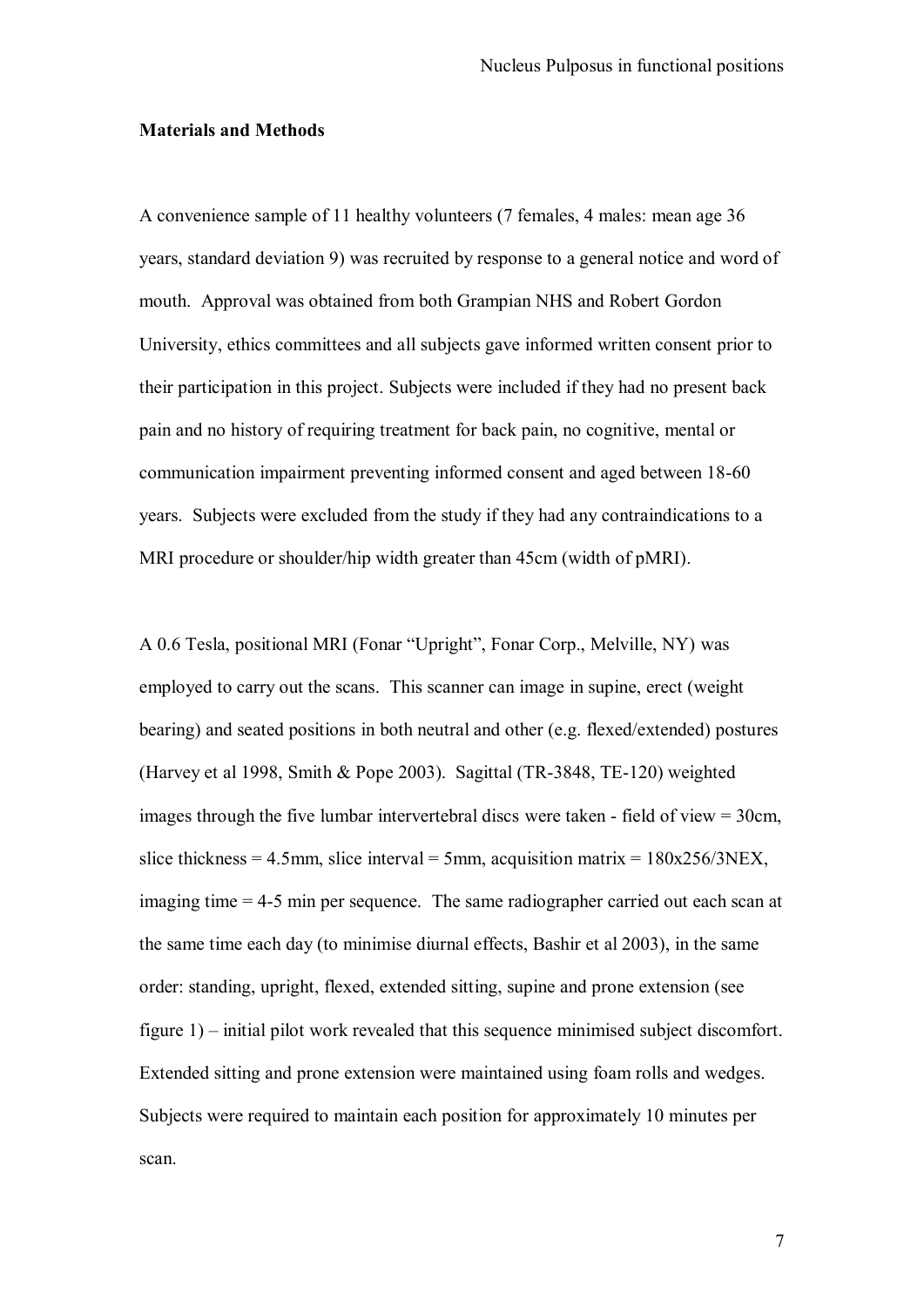## *Insert figure 1 about here*

All images were transferred to CD ROM and subsequent measurements were taken with the Osiris 4.19 software programme (University of Geneva, Switzerland) by the same researcher. In addition, all images were examined and reported by a Consultant Radiologist (see figure 2 for examples of scan images).

### *Insert figure 2 about here*

The mid-sagittal slice image was identified for each subject, in each position. To examine if the different positions affected the extent of lumbar lordosis, the Cobb angle (the angle between the superior vertebral endplates of L1 and S1) for each posture was measured (Shea et al 1998). The same researcher then located the centre of the N in each image using the peak pixel intensity method of Brault et al (1997). This is where the mid-disc line and the point of peak pixel intensity on that line are identified. The distance from the anterior disc boundary to this point was then recorded in mm and defined as the extent of sagittal migration of the N - therefore greater values represented greater posterior migration. Prior to analysing the effect of position on N migration the intra-operator reliability of locating the N centre was assessed by measuring each mid-sagittal scan, for each subject, at each level and each position, three times.

Separate intra-class correlation coefficients (ICC), for each level, in each position, were calculated to quantify the intra-operator reliability of location of the N centre.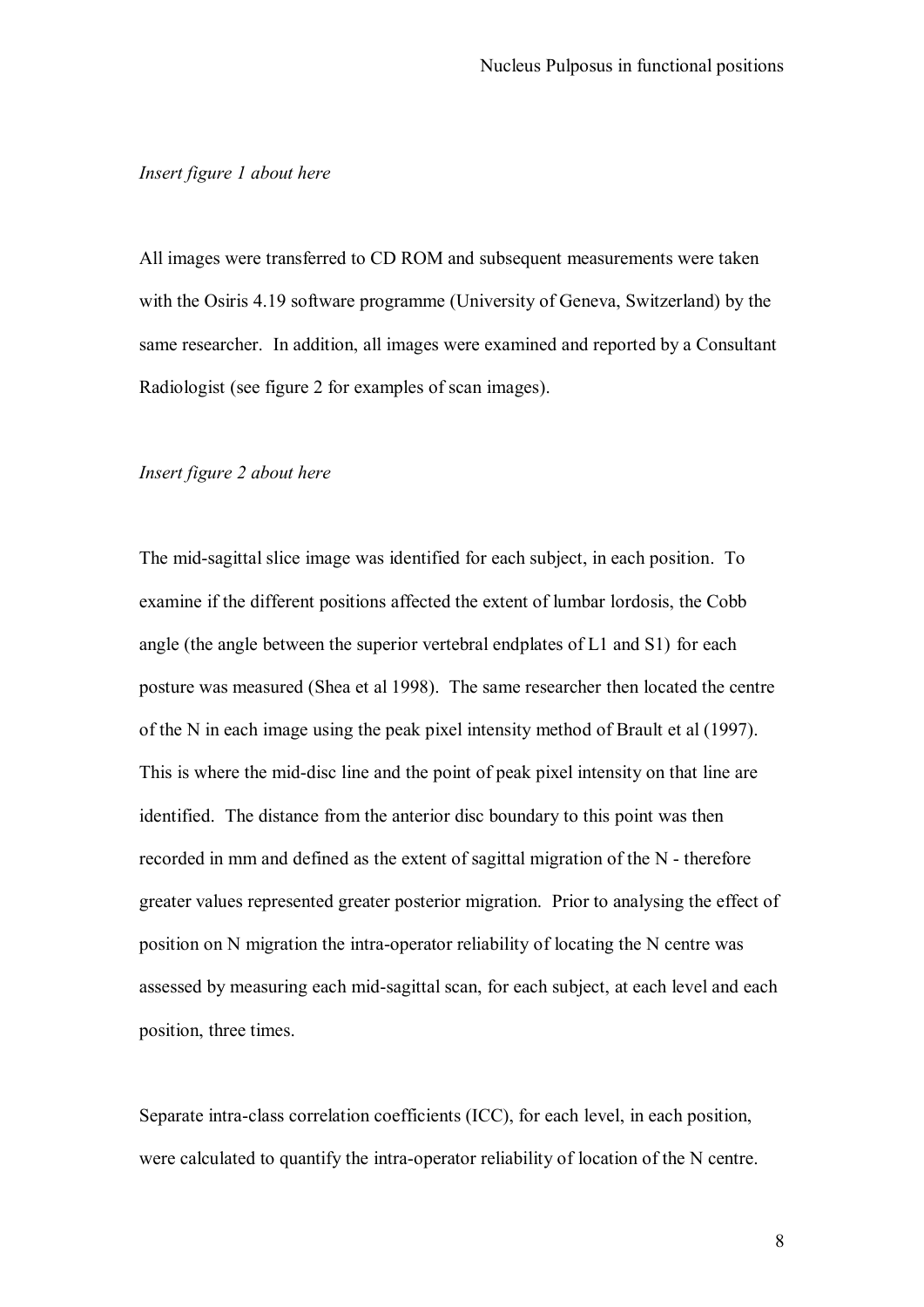Prior to inferential testing normality of distribution was examined with the Shapiro-Wilk test. Where distribution was not within acceptable limits of normality  $(p<0.05)$ non-parametric models were applied. To determine the effect of the six positions measured on lumbar lordosis, differences between the Cobb angles in each position were tested with repeated measures ANOVA. Where significant effects were found, post-hoc testing (paired t-tests) of all possible comparisons was applied. With Bonferroni correction (15 tests) statistical significance was determined at  $p<0.003$ .

The effect of the positions on the sagittal migration of each of the Ns was investigated using; separate Friedman's tests for the Ns at  $L1/2$  and  $L2/3$  (N1 and 2 respectively) and separate repeated measures ANOVAs for the Ns at L3/4, L4/5 and L5/S1 (Ns 3, 4 and 5 respectively). Statistical significance was determined at  $p<0.05$ . Where significant effects were found post-hoc testing (Wilcoxon for Friedman"s tests and paired t-tests for ANOVAs) of all possible comparisons between positions, at each N, were applied. With Bonferroni correction (15 tests) statistical significance was determined at  $p<0.003$ .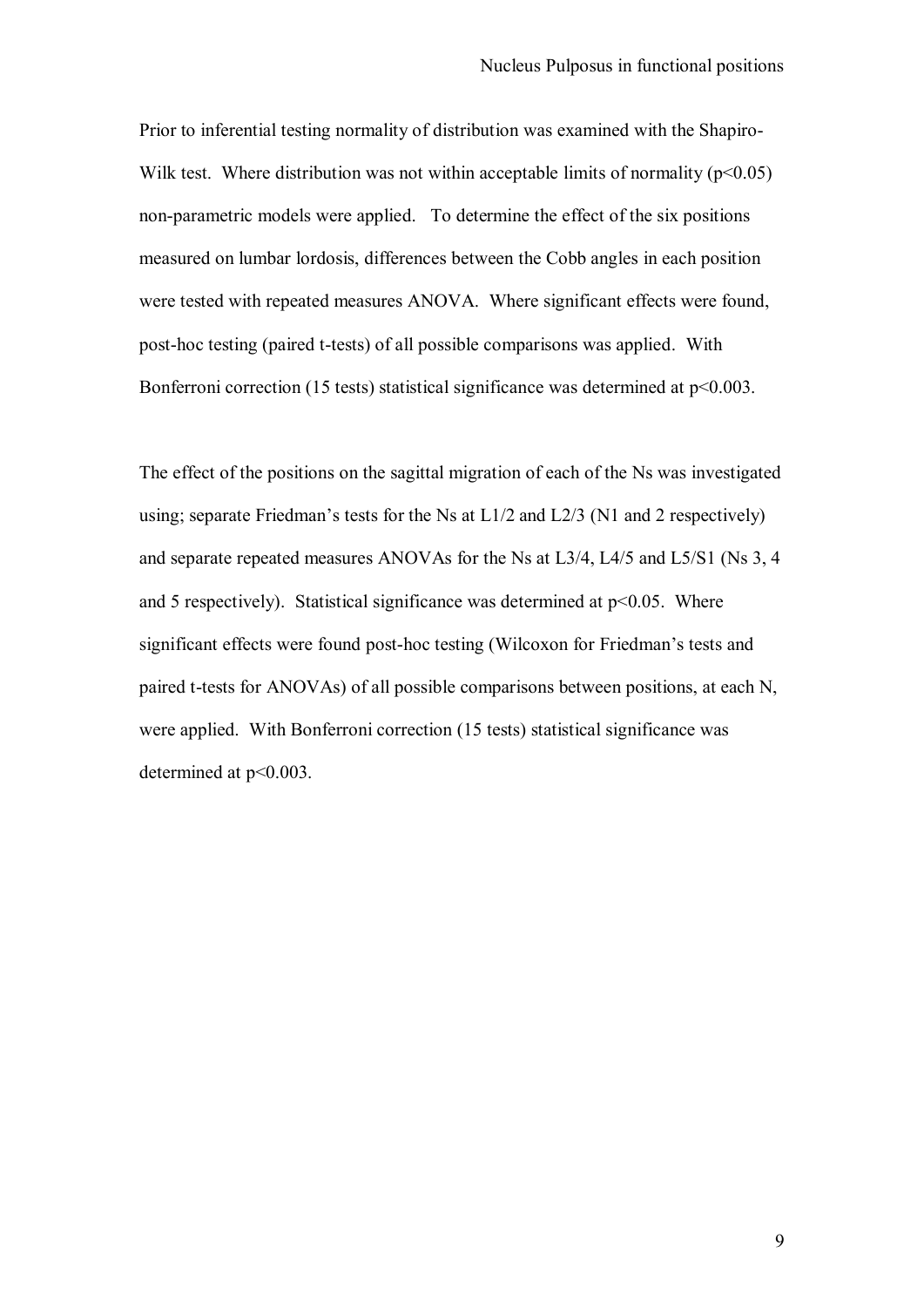#### **Results**

A high level of intra-tester reliability was found for the N translation measurements (performed with the OSIRIS 4.19 software programme) with intra-class correlations (ICC) for each position ranging from 0.706 to 0.973, (mean 0.894, SD +/- 0.061). While the Consultant Radiologist did identify degenerative changes in six subjects these were indicative of normal, age appropriate "wear and tear" in a healthy spine. The mean Cobb angles for sitting positions were - P3, flexed 1.65° (+/- 7.23°), P2, upright 21.49 $^{\circ}$  (+/- 10.08 $^{\circ}$ ) and P4, extended 50.21 $^{\circ}$  (+/- 8.14 $^{\circ}$ ) with, P5, supine lying 51.43° (+/- 6.37°), P1, standing 52.76° (+/- 12.89°) and P6, prone extension 61.37° (+/- 7.01°). Significant differences were found (ANOVA) and post-hoc testing indicated that upright and flexed sitting were significantly lower (less lordosis) than every other position (p<0.001) and prone extension significantly greater (increased lordosis) than every other position except standing  $(p<0.001)$ . While not significantly different between every successive step this rank order supports the anticipated effect of these functional positions on lumbar lordosis.

The ANOVA and Friedman"s analysis revealed that at all levels position exerted a statistically significant influence on the sagittal migration of the N. To determine between which positions the significant differences lay, post-hoc analysis was performed and the results are presented in Table 1.

Insert Table 1 about here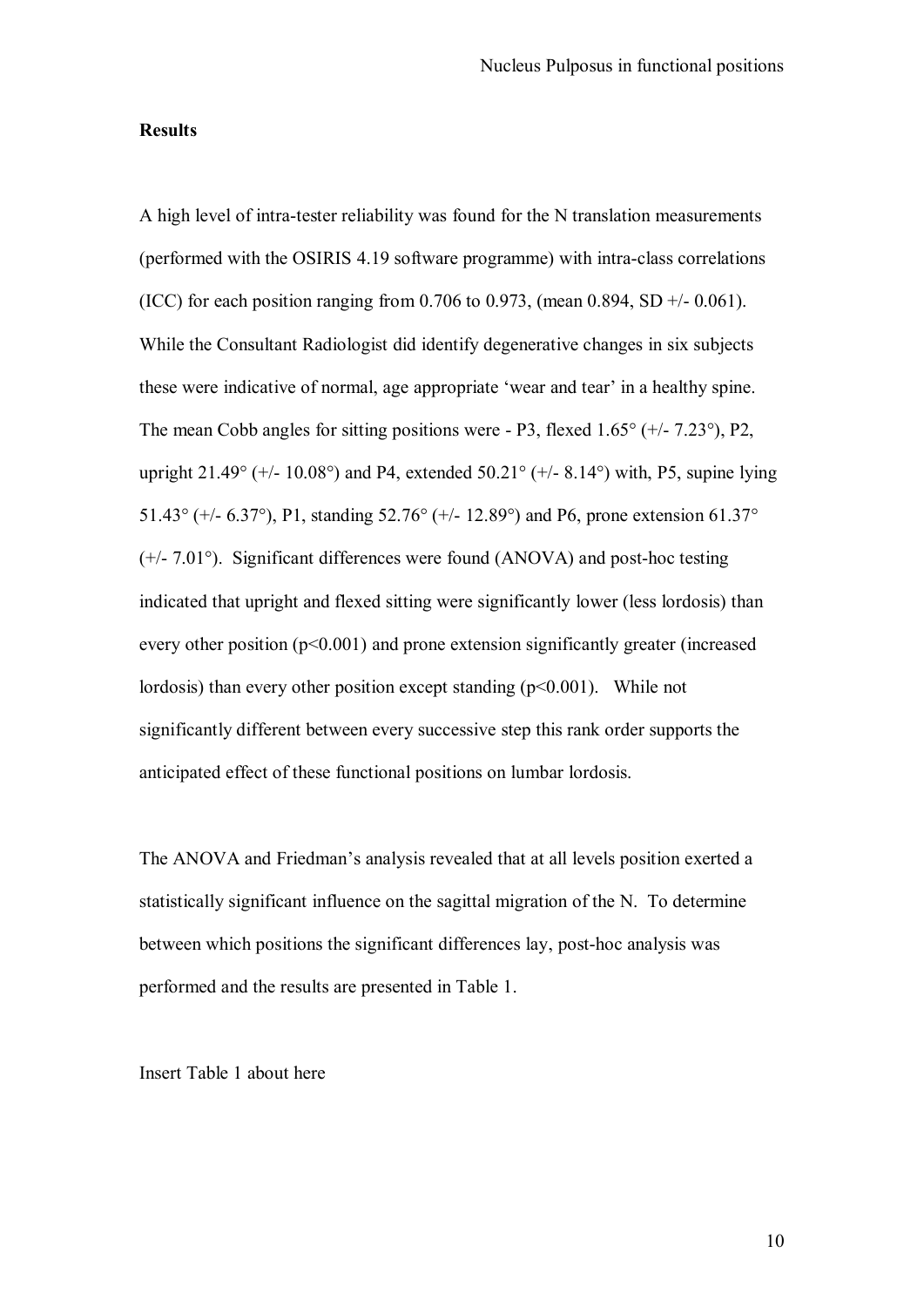The N"s of the lowest IVD levels, Ns 4 and 5 (IVDs L4/5 and L5/S1 respectively) were the most affected by position; in that every position was significantly different from at least one other. 15 significant differences were found; 11 from comparison of loaded and unloaded and four from unloaded, positions. The magnitude and direction of the significant differences between loaded positions are presented in Table 2.

Insert Table 2 about here

Both Upright and Flexed sitting induced significantly more posterior migration of N 4 than did Standing; with the same effect observed for Upright sitting at N5. The magnitude and direction of the significant differences in N sagittal migration, from the comparisons between loaded and unloaded positions, are presented in Table 3.

Insert Table 3 about here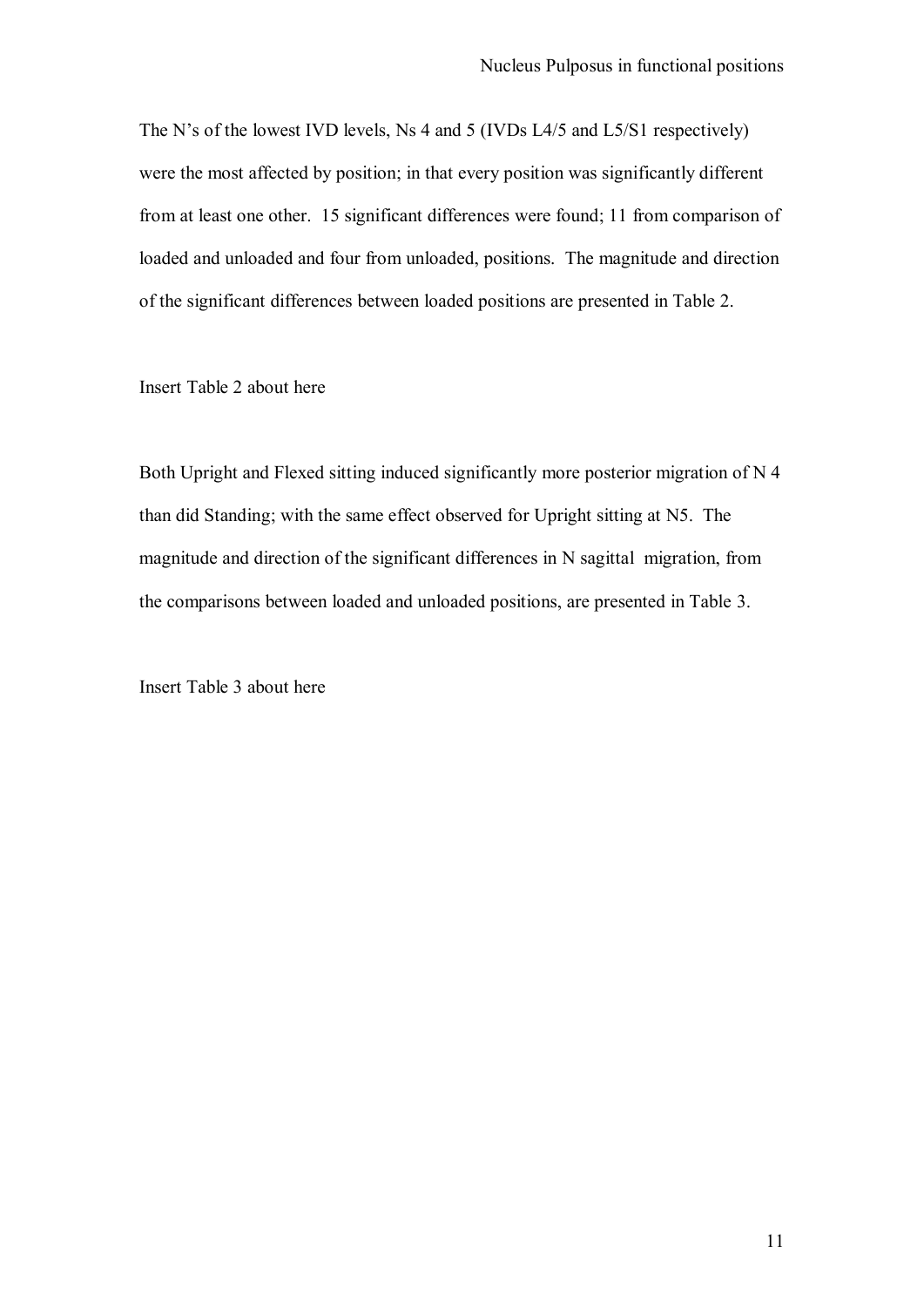### **Discussion**

The aim of this study was to investigate the N response to different functional positions. Previous authors (Fennel et al, 1996 and Beattie et al, 1994) visually identified both anterior IVD margin and N boundary but did not report ICCs. Peak pixel intensity was employed in this study to identify the N centre. This yielded a mean ICC of 0.894 - Edmondston et al, 2000 reported 0.71 with the same technique. This more objective technique may yet yield greater benefits when scanning degenerative discs where visual identification of boundaries may be even more difficult.

Initial analysis showed that the N"s of the lowest IVD levels, Ns 4 and 5 (IVDs L4/5 and L5/S1 respectively) displayed the greatest differences in sagittal migration between position - 14 out of the 15 significant differences found occurred at N 4 and 5. This finding accords with the theoretical model of posterior migration leading to disc bulging and ultimately pathology, in that previous studies report that most disc derangements occur at the most mobile motion segment, L4/5 (Knop-Jergas et al, 1996, Kanayama et al 1996). While previous MRI studies investigating the response of the N to flexion and extension found anterior migration was most apparent in the upper four lumbar discs, crucially however, this was in unloaded and non functional, recumbent positions (Edmondston, 2000 and Fennel, 1996). The present results differ in that N migration was different in these loaded, functional, positions. This accords with the generally accepted clinical finding of disc derangement at lower levels in that no significant differences in posterior migration were found at higher (L1/2, 2/3)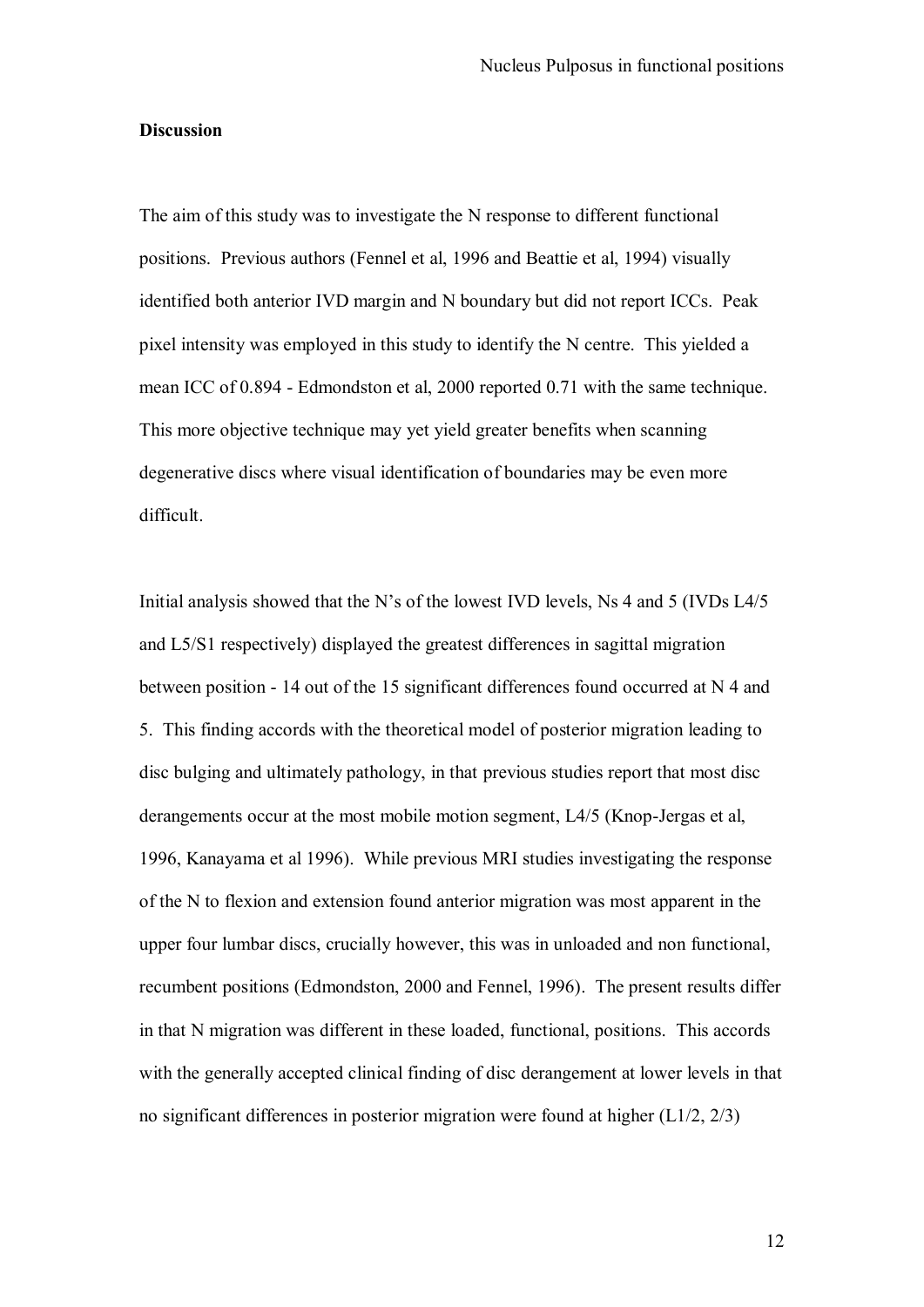levels and at N3 (L3/4) only the difference between prone extension and upright sitting was significant.

In the comparisons of loaded positions both P2, upright and P3, flexed sitting induced significantly more posterior migration of N 4 than did P1, Standing; with the same effect observed for upright sitting at N5. Flexed sitting also induced significantly more posterior migration than extended sitting at N4. This suggests that standing may well be preferable, in terms of reduced risk of posterior derangement than the classically "poor" sitting postures - Upright and Flexed. Interestingly, Extended sitting, which is generally accepted as a 'better' sitting posture, did not differ significantly from standing, which would suggest that for normal subjects, both standing and extended sitting are preferable. Flexed sitting induced significantly greater posterior migration of N4 than Extended sitting. This latter finding, in conjunction with the Cobb angle analysis, which verified that the positions tested had the expected effects on lumbar lordosis, supports the hypothesis that maintenance of the lumbar lordosis, when sitting, should reduce the risk of posterior disc derangement - at the most commonly affected level, L4/5 (Knop-Jergas et al, 1996).

The results from the comparisons of the loaded and unloaded positions also revealed the pattern of significant positional effect at N 4 and 5 (with only one exception, Upright sitting being greater than prone extension at N3) discussed earlier. Prone extension, a posture commonly employed as a treatment technique in Physical Therapies (such as the McKenzie regime, McKenzie, 1989), induced significantly less posterior migration than any of the three sitting postions. Supine lying, however, also showed significantly less posterior migration, in the same comparisons, at the same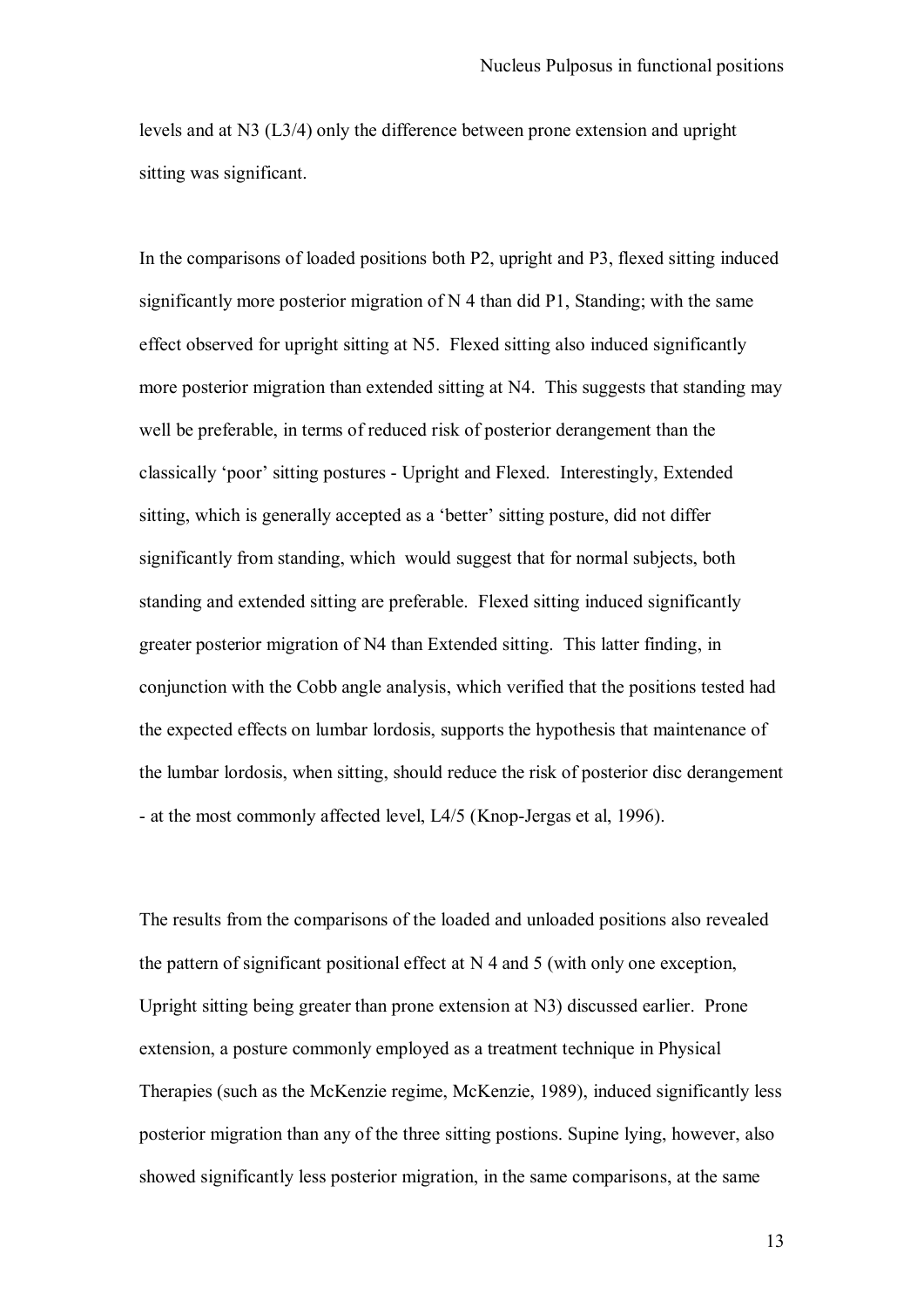levels. Moreover, there was no appreciable pattern of difference in the levels of mean difference or the 95% CI's in the significant comparisons of sitting to Prone Extension and Supine. This finding may suggest support for the hypothesis that this popular therapeutic technique may in fact be no better than simply lying down in terms of posterior disc derangement. This apparent lack of support for this popular treatment may have reflected the fact that due to the scanning technique prone extension (and all other positions measured) was maintained for approximately five minutes, as opposed to, active, full range repeated but not sustained Prone Extension which is used as a therapeutic exercise. In contrast the Cobb angle analysis revealed that Prone Extension induced greater mean lordosis (61.37°) than did Supine at (51.43°). While this difference was non significant it does at least support he assertion that greater lordosis did occur but perhaps not end of range. Until such time as real time active scanning is possible this limitation is unavoidable.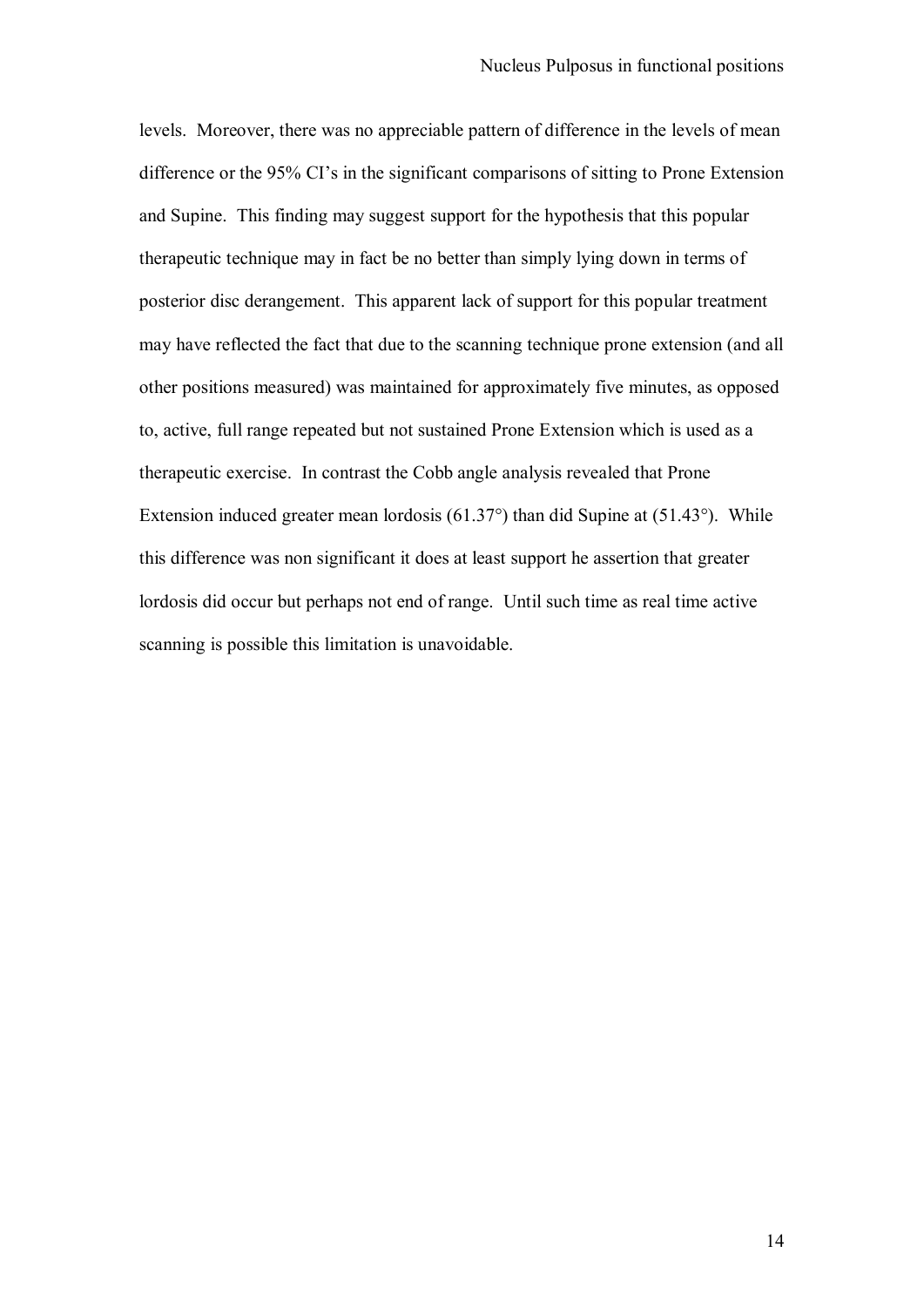# *References*

- 1. *Smith FW & Pope MH (2003) Imaging corner. Spine, 27(21): 2521-2522*
- 2. Beattie PF, Brooks WM, Rothstein JM et al. Effect of lordosis on the position of the nucleus pulposus in supine subjects. Spine 1994; 19(18): 2096-2102
- 3. *Bogduk 1995*
- 4. Brault JS, Driscoll DM, Laakso LL et al. Quantification of lumbar intradiscal deformation during flexion and extension, by mathematical analysis of magnetic resonance imaging pixel intensity profiles. Spine 1997; 22(18): 2066-2072
- 5. Edmondston s, Song S, Bricknell RV et al. MRI evaluation of lumbar spine flexion and extension in asymptomatic individuals. Manual Therapy 2000; 5(3): 158-164
- 6. Fennel AJ, Jones AP, Hukins DW. Migration of the nucleus pulposus within the intervertebral disc during flexion and extension of the spine. Spine 1996; 21(23): 2753-2757
- 7. Hammer M. Discogenic Pain. Agri 2002; 14(1):7-16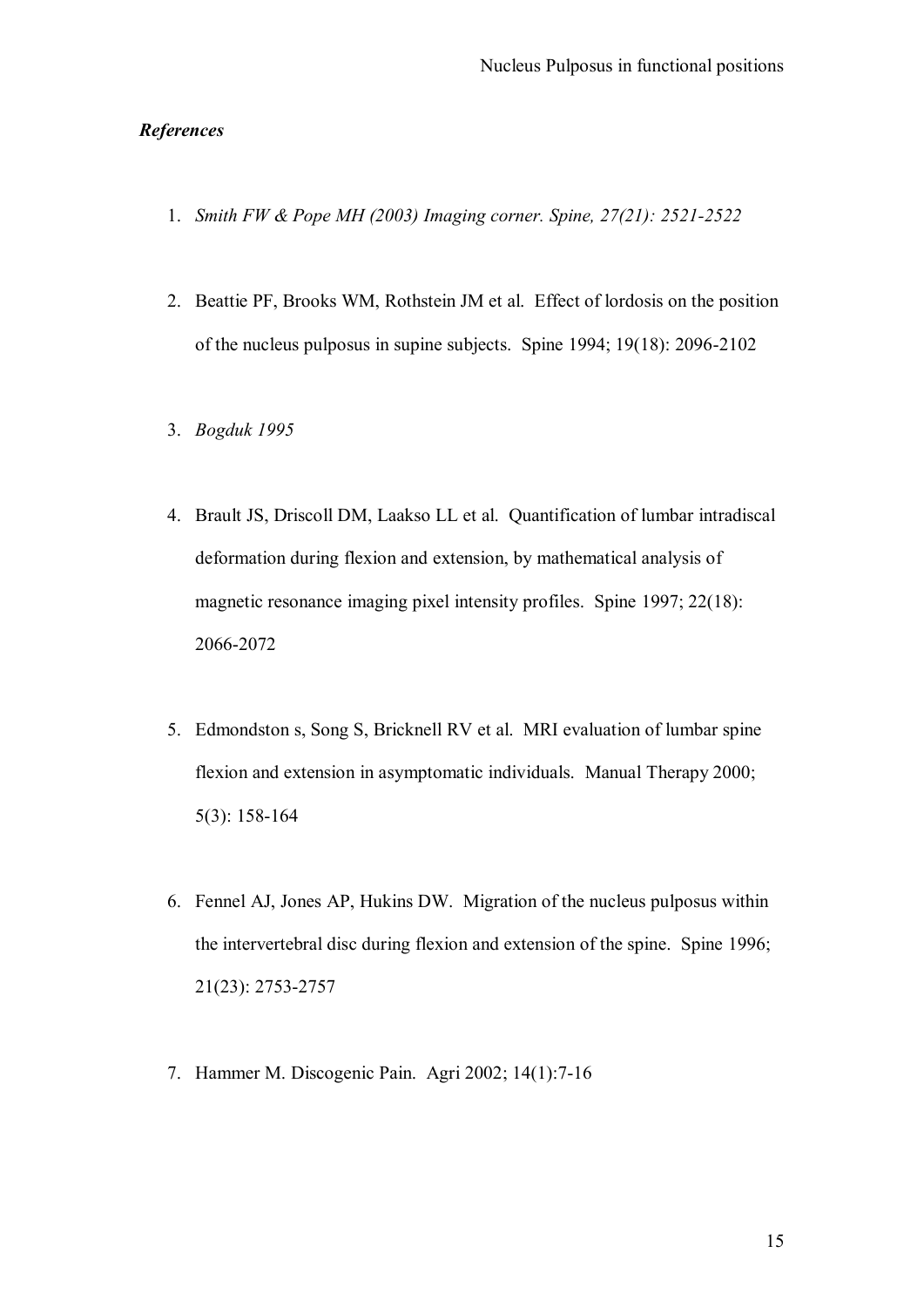- 8. Sehgal N, Fortin JD. Internal disc disruption and low back pain. Pain Physician 2000; 3(2):143-157
- 9. *Krag, et al,1987*
- 10. *Seroussi et al, 1989*
- 11. Anatomic Position of a Herniated Nucleus Pulposus Predicts the Outcome of Lumbar Discectomy, Barbara M. Knop-Jergas, James E Zucherman, Ken Y Hsu, and Bradford DeLong, Journal of Spinal Disorders Vol. 9, No. 3, pp 246- 250 1996
- 12. Harvey SB, Smith FW, Hukins DWL. Measurement of lumbar spine flexionextension using a low-field open-magnet magnetic resonance scanner. Investigative Radiology 1998; 33(8): 439-443
- 13. Wetzel FT & Donalson R. The role of repeated end-range/pain response assessment in the management of symptomatic lumbar discs. The Spine Journal 2003; 3: 146-154
- 14. Biyani A & Andersson GBJ. Low back pain: pathophysiology and management. Journal of the American Academy of Orthopaedic Surgeons 2004; 12(2): 106-115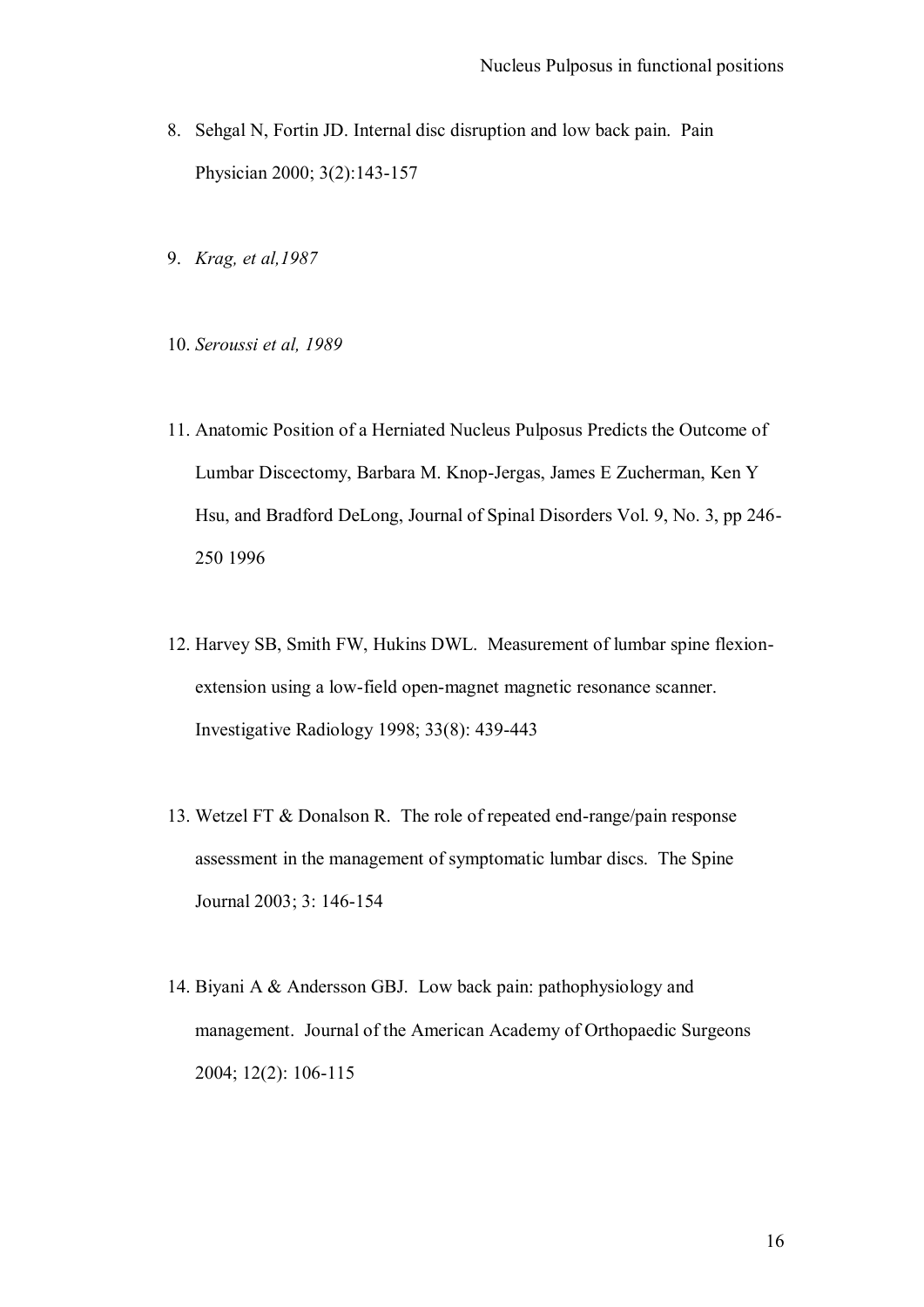- 15. Schwarzer AC, Aprill CN, Derby R et al. The prevalence and clinical features of internal disc disruption in patients with chronic low back pain. Spine 1995; 20(17): 1878-1883
- 16. Andersson GBJ. Epidemiological features of chronic low back pain. Lancet 1999; 354: 581-85
- 17. McKenzie RZ. The lumbar spine: Mechanical diagnosis and therapy. Waikanae, New Zealand: Spinal Publications Ltd. 1989
- 18. Siddiqui M, Nicol M, Karadimas E et al. The positional magnetic resonance imaging changes in the lumbar spine following insertion of a novel interspinous process distraction device. Spine 2005; 30(23): 2677-2682
- 19. Jinkins JR & Dworkin J. Upright, weight-bearing, dynamic-kinetic MRI of the spine: PMRI/KMRI. Acta Clin Croat 2002; 41(Suppl): 31-35
- 20. Shea k, Stevens P, Nelson M et al. A comparison of manual versus computerassisted radiographic measurement: intraobserver measurement variability for Cobb angles. Spine 1998; 23(5): 551-555
- 21. Kanayama M, Abumi K, Kaneda K et al. Phase lag of the intersegmental motion in flexion-extension of the lumbar spine: An invivo study. Spine 1996; 21(12): 1416-1422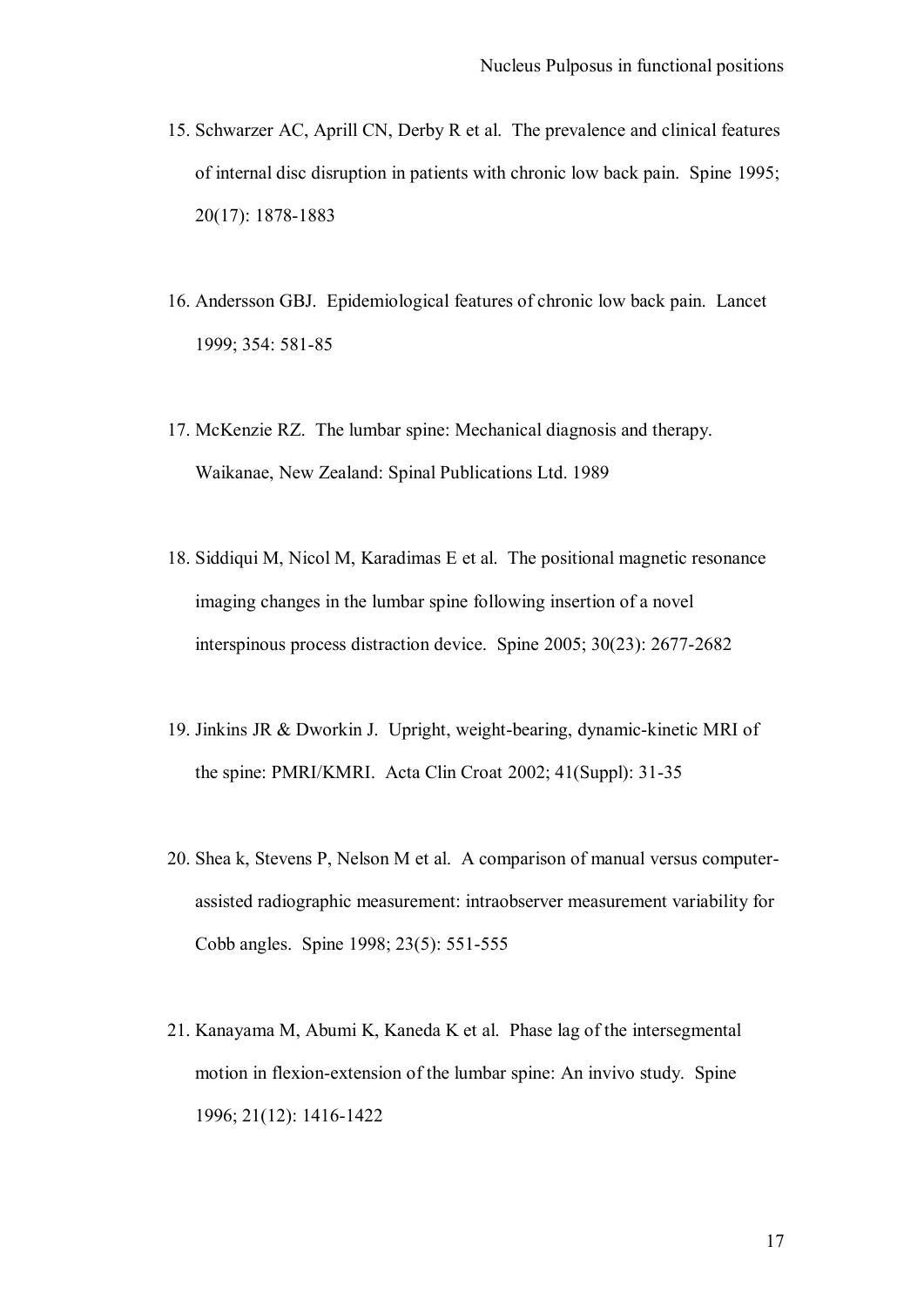- 22. Bashir W, Hirasawa Y, Smith FWS et al. Diurnal variation in intervertebral disc height in normal individuals using stand-up positional MRI. European Spine Journal 2003; 12(Suppl 1): S51-52
- 23. Hurri H, Karppinen J. Discogenic Pain. Pain 2004; 112: 225-228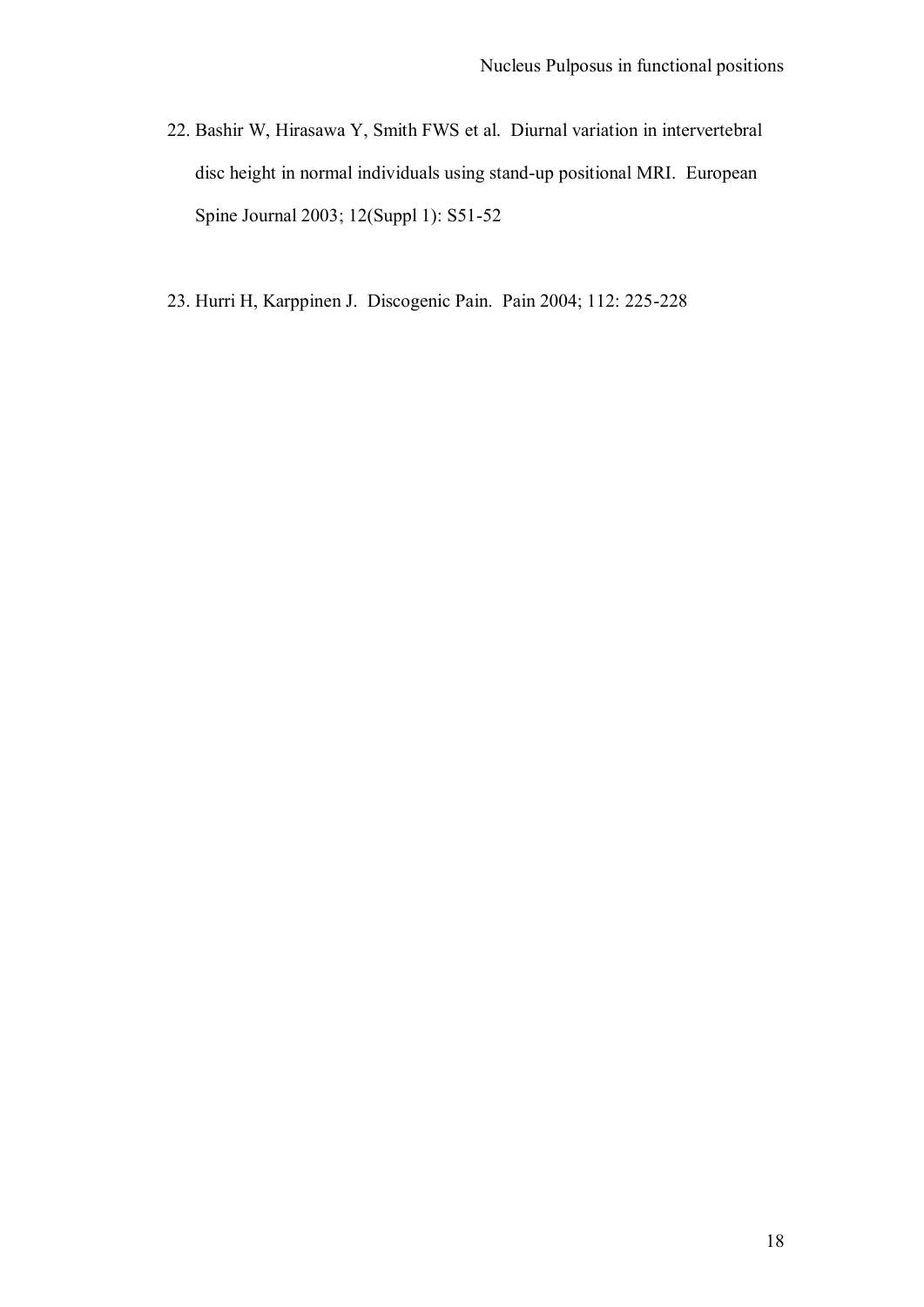Table 1: Results of pair-wise post-hoc comparisons of the effect of six different positions - Standing, Upright sitting, Flexed sitting, Extended sitting, Supine and Prone Extension - on the posterior migration (mm) of individual Nucleus Pulposus of the Lumbar vertebrae

|                | P <sub>2</sub> | P <sub>3</sub>  | P <sub>4</sub>  | P <sub>5</sub>  | <b>P6</b>       |
|----------------|----------------|-----------------|-----------------|-----------------|-----------------|
| P <sub>1</sub> | NP4, NP5       | NP <sub>4</sub> |                 |                 |                 |
| P <sub>2</sub> |                |                 |                 | NP4, NP5        | NP3, NP4,       |
|                |                |                 |                 |                 | NP <sub>5</sub> |
| P <sub>3</sub> |                |                 | NP <sub>4</sub> | NP4, NP5        | NP4, NP5        |
| P <sub>4</sub> |                |                 |                 | NP <sub>5</sub> | NP <sub>5</sub> |

 $P1 =$  Standing,  $P2 =$  Upright sitting,  $P3 =$  Flexed sitting,  $P4 =$  Extended sitting,  $P5 =$  Supine, P6 = Prone Extension

 $NP3$  = significant difference between positions ( $p < 0.003$ ) for Nucleus Pulposus 3

 $NP4$  = significant difference between positions ( $p < 0.003$ ) for Nucleus Pulposus 4

 $NP5$  = significant difference between positions ( $p < 0.003$ ) for Nucleus Pulposus 5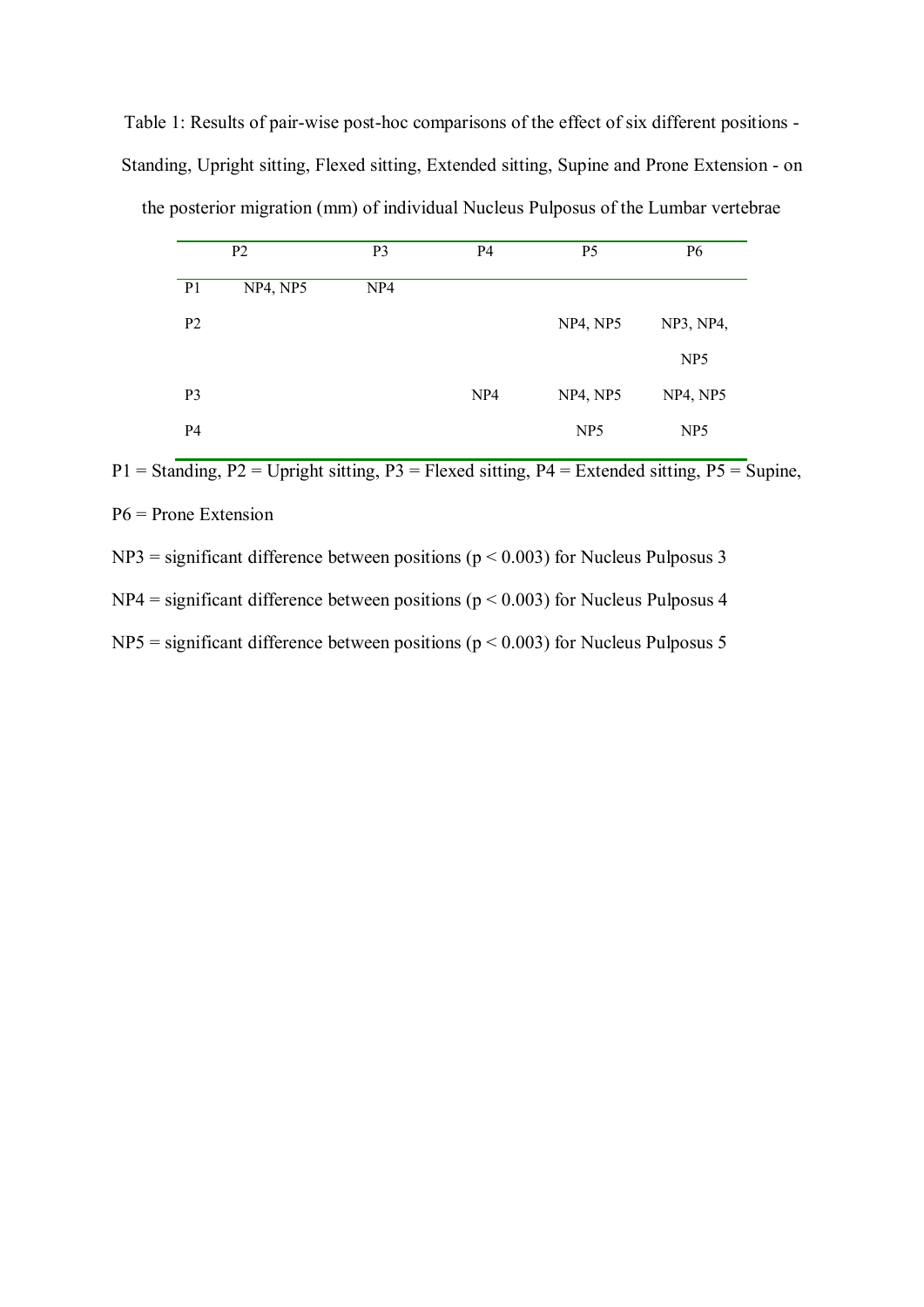Table 2: Mean difference (mm, 95% CI and % of antero-posterior disc width) and direction of the statistically significant differences, in the posterior migration, of individual Nucleus

Pulposus of the Lumbar vertebrae, from the comparisons between loaded positions -

|                 | P2 > P1      | P3 > P1     | $P_3 > P_4$ |
|-----------------|--------------|-------------|-------------|
| NP <sub>4</sub> | 5.7          | 6.1         | 5.1         |
|                 | $2.6 - 8.9$  | $2.6 - 9.7$ | $2.5 - 7.7$ |
|                 | 17.8%        | $19.1\%$    | 15.9%       |
| NP <sub>5</sub> | 6.9          | <b>NS</b>   | NS          |
|                 | $3.2 - 10.6$ |             |             |
|                 | 22.1%        |             |             |

Standing, Upright, Flexed and Extended sitting

 $>$  = Significantly greater posterior migration than

NP4 = Nucleus Pulposus 4, NP5 = Nucleus Pulposus 5

 $P1 =$  Standing,  $P2 =$  Upright sitting,  $P3 =$  Flexed sitting,  $P4 =$  Extended sitting

 $NS = Not$  significant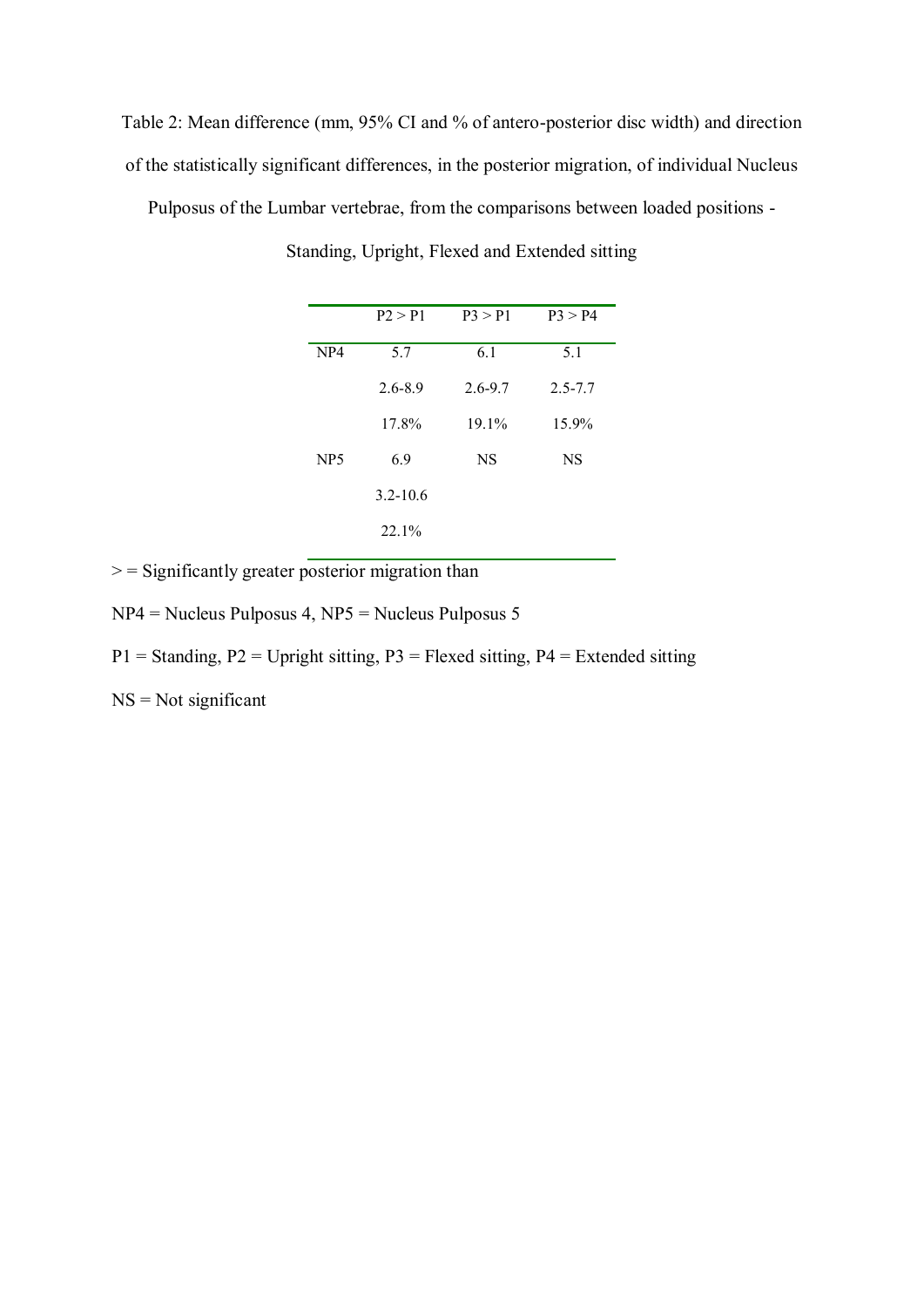Table 3: Mean difference (mm, 95% CI and % of antero-posterior disc width) and direction of the statistically significant differences, in the posterior migration, of individual Nucleus Pulposus of the Lumbar vertebrae, from the comparisons between loaded (Standing, Upright, Flexed and Extended sitting) and unloaded (Supine and Prone Extension) positions

|                 | P2 > P6      | P3 > P6      | P4 > P6     | P2 > P5      | P3 > P5      | P4 > P5      |
|-----------------|--------------|--------------|-------------|--------------|--------------|--------------|
| NP3             | 4.7          |              |             |              |              |              |
|                 | $2.9 - 6.4$  |              |             |              |              |              |
|                 | 14.9%        |              |             |              |              |              |
| NP <sub>4</sub> | 6.3          | 6.7          |             | 5.2          | 5.6          |              |
|                 | $4.6 - 8.1$  | $3.4 - 10.1$ |             | $3.2 - 7.3$  | $2.5 - 8.8$  |              |
|                 | 19.7%        | 20.9%        |             | 16.3%        | 17.5%        |              |
| NP <sub>5</sub> | 8.7          | 6.3          | 6.4         | 9.5          | 7.1          | 7.2          |
|                 | $5.8 - 11.5$ | $2.9 - 9.7$  | $3.0 - 9.8$ | $6.3 - 12.6$ | $3.3 - 10.9$ | $3.6 - 10.9$ |
|                 | 27.9%        | 20.2%        | 20.5%       | 30.5%        | 22.8%        | 23.1%        |
|                 |              |              |             |              |              |              |

 $\ge$  = Significantly greater posterior migration than

NP3 = Nucleus Pulposus 3, NP4 = Nucleus Pulposus 4, NP5 = Nucleus Pulposus 5

 $P1 =$  Standing,  $P2 =$  Upright sitting,  $P3 =$  Flexed sitting,  $P4 =$  Extended sitting,  $P5 =$  Supine,

P6 = Prone Extension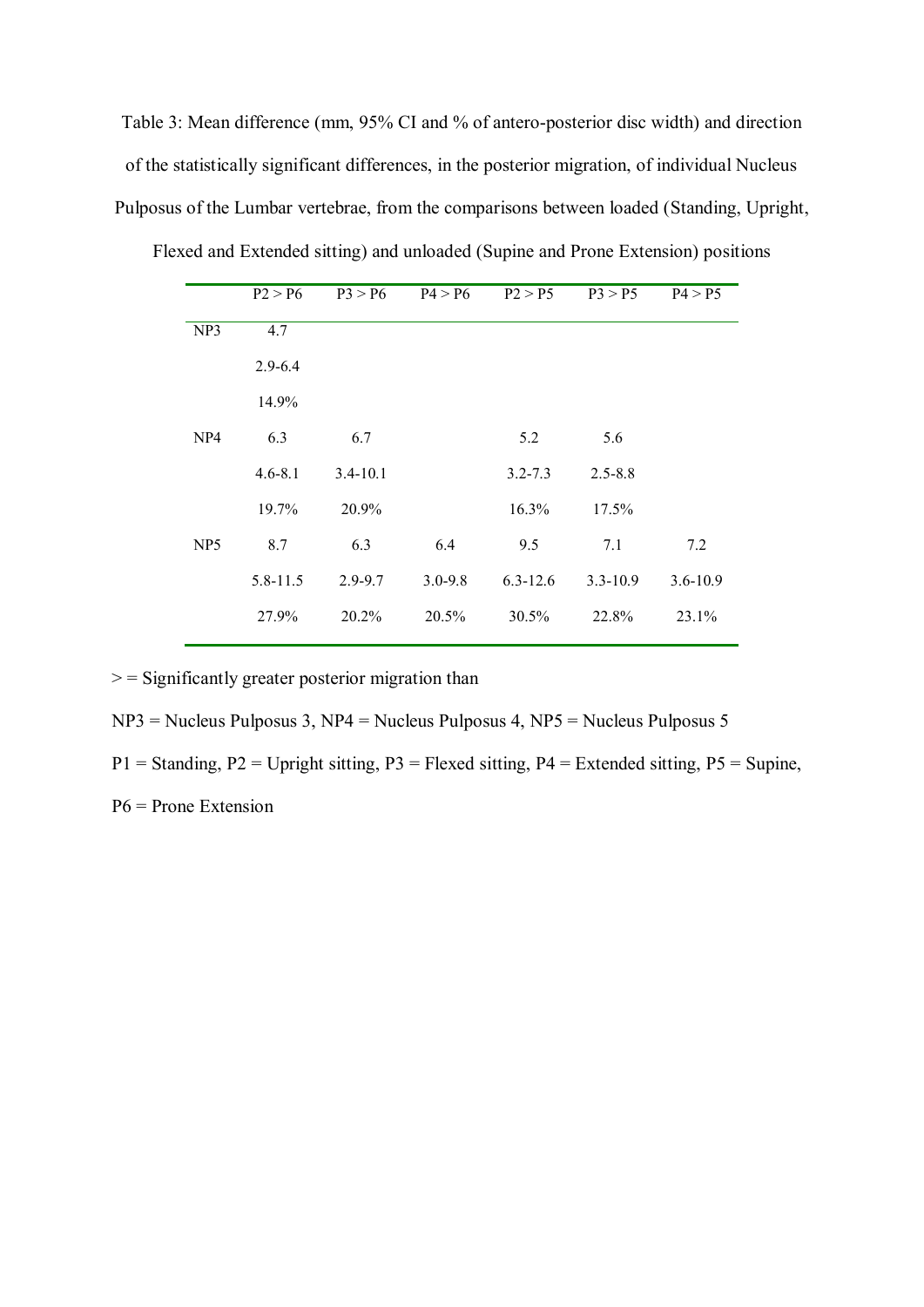

Figure 1. Scanning positions employed; Standing, Upright sitting, Flexed sitting, Extended sitting, Supine and Prone Extension